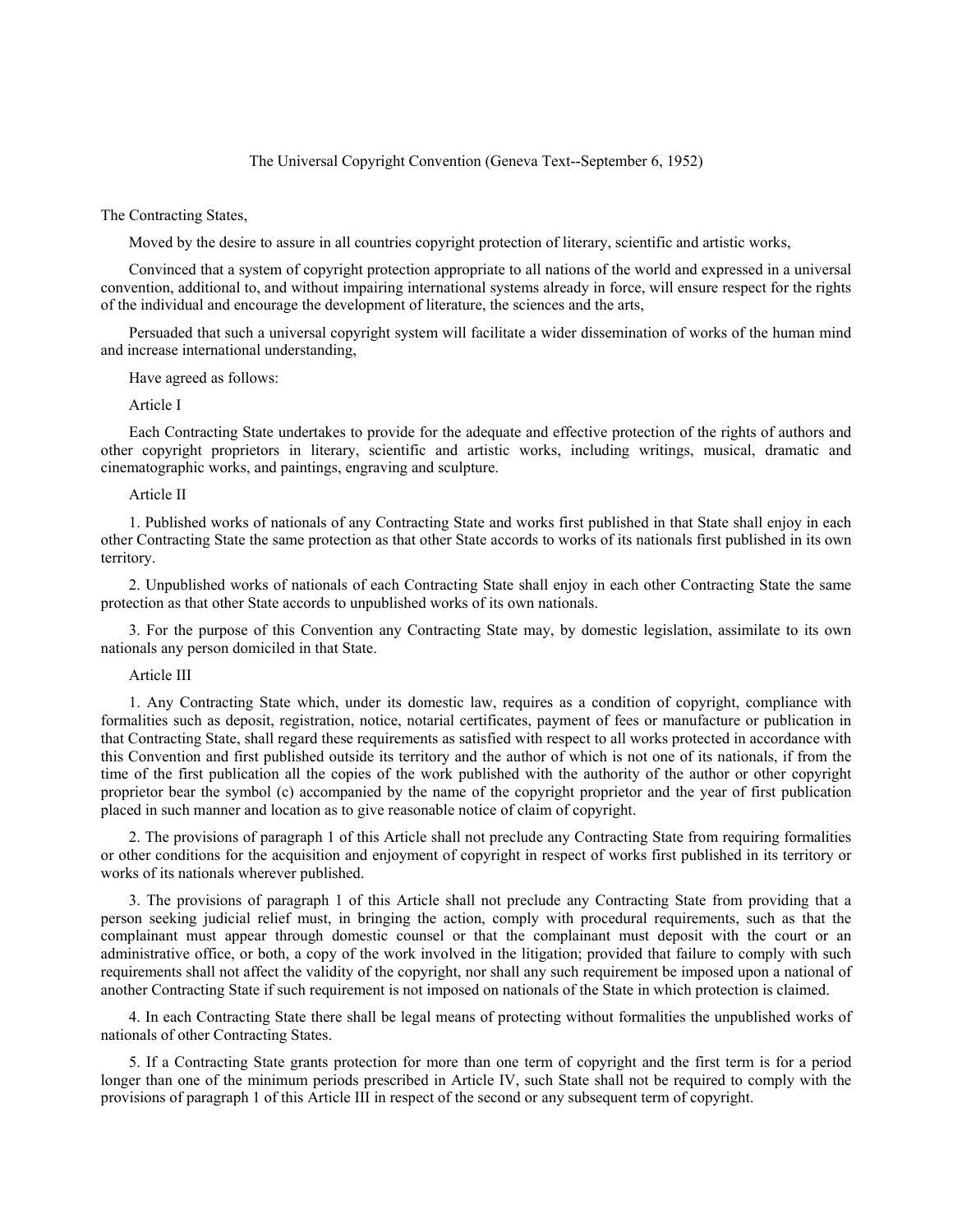### Article IV

1. The duration of protection of a work shall be governed, in accordance with the provisions of Article II and this Article, by the law of the Contracting State in which protection is claimed.

2. The term of protection for works protected under this Convention shall not be less than the life of the author and 25 years after his death.

However, any Contracting State which, on the effective date of this Convention in that State, has limited this term for certain classes of works to a period computed from the first publication of the work, shall be entitled to maintain these exceptions and to extend them to other classes of works. For all these classes the term of protection shall not be less than 25 years from the date of first publication.

Any Contracting State which, upon the effective date of this Convention in that State, does not compute the term of protection upon the basis of the life of the author, shall be entitled to compute the term of protection from the date of the first publication of the work or from its registration prior to publications, as the case may be, provided the term of protection shall not be less than 25 years from the date of first publication or from its registration prior to publication, as the case may be.

If the legislation of a Contracting State grants two or more successive terms of protection, the duration of the first term shall not be less than one of the minimum periods specified above.

3. The provisions of paragraph 2 of this Article shall not apply to photographic works or to works of applied art; provided, however, that the term of protection in those Contracting States which protect photographic works, or works of applied art in so far as they are protected as artistic works, shall not be less than 10 years for each of said classes of works.

4. No Contracting State shall be obliged to grant protection to a work for a period longer than that fixed for the class of works to which the work in question belongs, in the case of unpublished works by the law of the Contracting State of which the author is a national, and in the case of published works by the law of the Contracting State in which the work has been first published.

For the purposes of the application of the preceding provision, if the law of any Contracting State grants two or more successive terms of protection, the period of protection of that State shall be considered to be the aggregate of those terms. However, if a specified work is not protected by such State during the second or any subsequent term for any reason, the other Contracting States shall not be obliged to protect it during the second or any subsequent term.

5. For the purposes of the application of paragraph 4 of this Article, the work of a national of a Contracting State, first published in a non-Contracting State, shall be treated as though first published in the Contracting State of which the author is a national.

6. For the purposes of the application of paragraph 4 of this Article, in case of simultaneous publication in two or more Contracting States, the work shall be treated as though first published in the State which affords the shortest term; any work published in two or more Contracting States within 30 days of its first publication shall be considered as having been published simultaneously in said Contracting States.

# Article V

1. Copyright shall include the exclusive right of the author to make, publish, and authorize the making and publication of translations of works protected under this Convention.

2. However, any Contracting State may, by its domestic legislation, restrict the right of translation of writings, but only subject to the following provisions:

If, after the expiration of a period of seven years from the date of the first publication of a writing, a translation of such writing has not been published in the national language or languages, as the case may be, of the Contracting State, by the owner of the right of translation or with his authorization, any national of such Contracting State may obtain a nonexclusive license from the competent authority thereof to translate the work and publish the work so translated in any of the national languages in which it has not been published; provided that such national, in accordance with the procedure of the State concerned, establishes either that he has requested, and been denied, authorization by the proprietor of the right to make and publish the translation, or that, after due diligence on his part, he was unable to find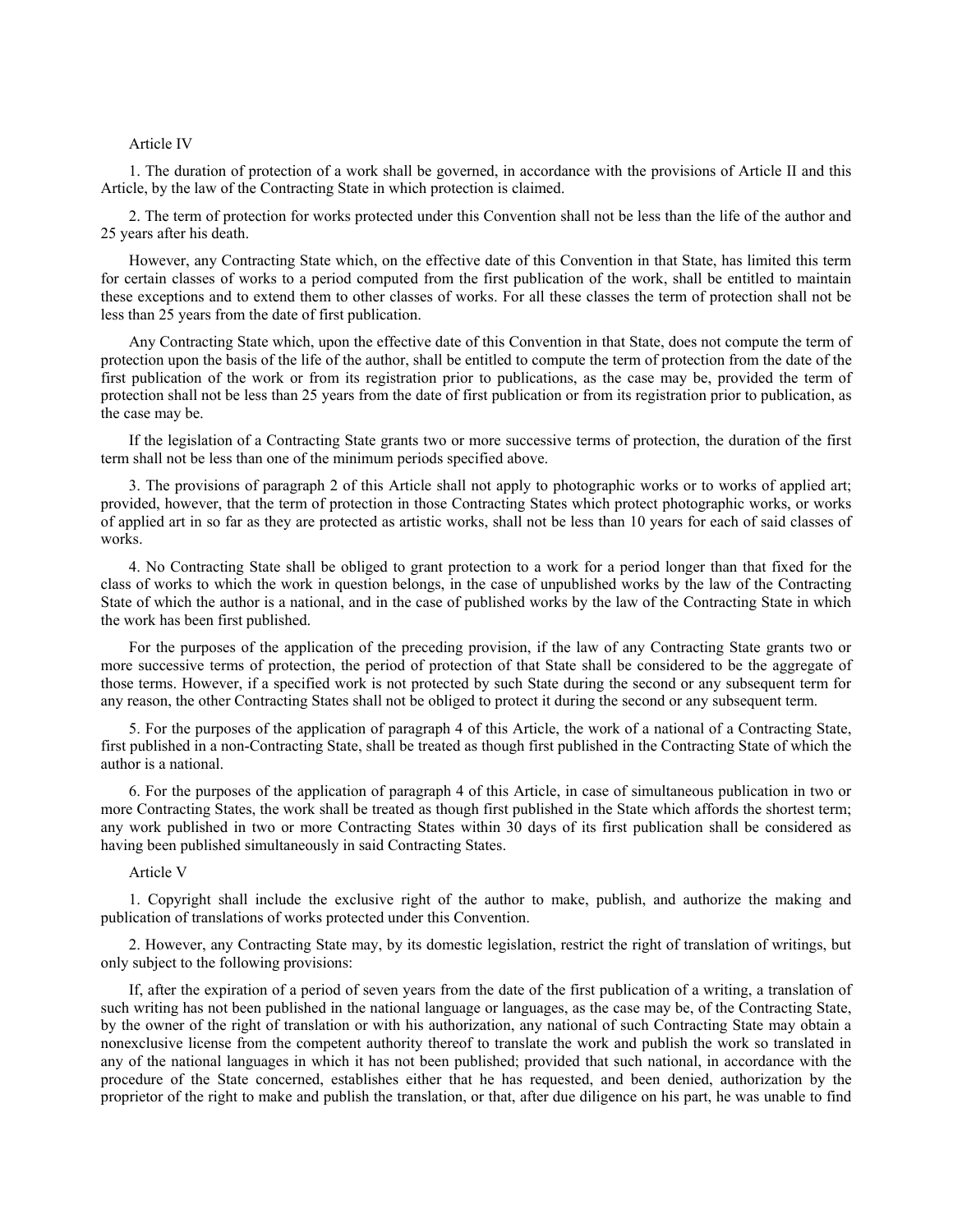the owner of the right. A license may also be granted on the same conditions if all previous editions of a translation in such language are out of print.

If the owner of the right of translation cannot be found, then the applicant for a license shall send copies of his application to the publisher whose name appears on the work and, if the nationality of the owner of the right of translation is known, to the diplomatic or consular representative of the State of which such owner is a national, or to the organization which may have been designated by the government of that State. The license shall not be granted before the expiration of a period of two months from the date of the dispatch of the copies of the application.

Due provision shall be made by domestic legislation to assure to the owner of the right of translation a compensation which is just and conforms to international standards, to assure payment and transmittal of such compensation, and to assure a correct translation of the work.

The original title and the name of the author of the work shall be printed on all copies of the published translation. The license shall be valid only for publication of the translation in the territory of the Contracting State where it has been applied for. Copies so published may be imported and sold in another Contracting State if one of the national languages of such other State is the same language as that into which the work has been so translated, and if the domestic law in such other State makes provision for such licences [sic] and does not prohibit such importation and sale. Where the foregoing conditions do not exist, the importation and sale of such copies in a Contracting State shall be governed by its domestic law and its agreements. The license shall not be transferred by the licencee. [sic]

The license shall not be granted when the author has withdrawn from circulation all copies of the work.

## Article VI

''Publication,'' as used in this Convention, means the reproduction in tangible form and the general distribution to the public of copies of a work from which it can be read or otherwise visually perceived.

## Article VII

This Convention shall not apply to works or rights in works which, at the effective date of the Convention in a Contracting State where protection is claimed, are permanently in the public domain in the said Contracting State.

### Article VIII

1. This Convention, which shall bear the date of 6 September 1952, shall be deposited with the Director-General of the United Nations Educational, Scientific and Cultural Organization and shall remain open for signature by all States for a period of 120 days after that date. It shall be subject to ratification or acceptance by the signatory States.

2. Any State which has not signed this Convention may accede thereto.

3. Ratification, acceptance or accession shall be effected by the deposit of an instrument to that effect with the Director-General of the United Nations Educational, Scientific and Cultural Organization.

## Article IX

1. This Convention shall come into force three months after the deposit of twelve instruments of ratification, acceptance or accession, among which there shall be those of four States which are not members of the International Union for the Protection of Literary and Artistic Works.

2. Subsequently, this Convention shall come into force in respect of each State three months after that State has deposited its instrument of ratification, acceptance or accession.

#### Article X

1. Each State party to this Convention undertakes to adopt, in accordance with its Constitution, such measure as are necessary to ensure the application of this Convention.

2. It is understood, however, that at the time an instrument of ratification, acceptance or accession is deposited on behalf of any State, such State must be in a position under its domestic law to give effect to the terms of this Convention.

## Article XI

1. An Inter-governmental Committee is hereby established with the following duties: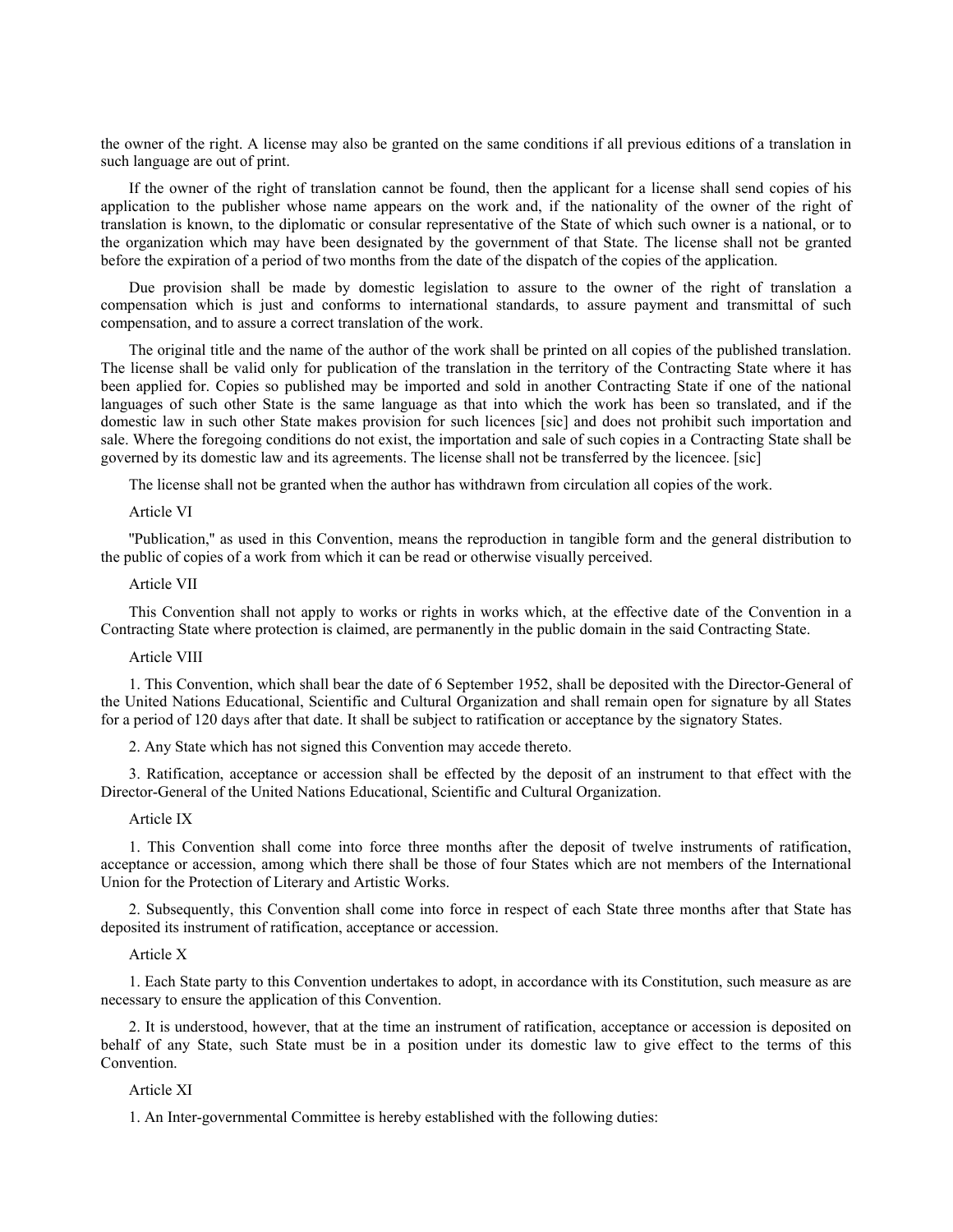(a) to study the problems concerning the application and operation of this Convention;

(b) to make preparation for periodic revisions of this Convention;

(c) to study any other problems concerning the international protection of copyright, in co-operation with the various interested international organizations, such as the United Nations Educational, Scientific and Cultural Organization, the International Union for the Protection of Literary and Artistic Works and the Organization of American States;

(d) to inform the Contracting States as to its activities.

2. The Committee shall consist of the representatives of twelve Contracting States to be selected with due consideration to fair geographical representation and in conformity with the Resolution relating to this article, annexed to this Convention.

The Director-General of the United Nations Educational, Scientific and Cultural Organization, the Director of the Bureau of the International Union for the Protection of Literary and Artistic Works and the Secretary-General of the Organization of American States, or their representatives, may attend meetings of the Committee in an advisory capacity.

#### Article XII

The Inter-governmental Committee shall convene a conference for revision of this Convention whenever it deems necessary, or at the request of at least ten Contracting States, or of a majority of the Contracting States if there are less than twenty Contracting States.

# Article XIII

Any Contracting State may, at the time of deposit of its instrument of ratification, acceptance or accession, or at any time thereafter declare by notification addressed to the Director-General of the United Nations Educational, Scientific and Cultural Organization that this Convention shall apply to all or any of the countries or territories for the international relations of which it is responsible and this Convention shall thereupon apply to the countries or territories named in such notification after the expiration of the term of three months provided for in Article IX. In the absence of such notification, this Convention shall not apply to any such country or territory.

## Article XIV

1. Any Contracting State may denounce this Convention in its own name or on behalf of all or any of the countries or territories as to which a notification has been given under Article XIII. The denunciation shall be made by notification addressed to the Director-General of the United Nations Educational, Scientific and Cultural Organization.

2. Such denunciation shall operate only in respect of the State or of the country or territory on whose behalf it was made and shall not take effect until twelve months after the date of receipt of the notification.

# Article XV

A dispute between two or more Contracting States concerning the interpretation or application of this Convention, not settled by negotiation, shall, unless the States concerned agree on some other method of settlement, be brought before the International Court of Justice for determination by it.

## Article XVI

1. This Convention shall be established in English, French and Spanish. The three texts shall be signed and shall be equally authoritative.

2. Official texts of this Convention shall be established in German, Italian and Portuguese.

Any Contracting State or group of Contracting States shall be entitled to have established by the Director-General of the United Nations Educational, Scientific and Cultural Organization other text in the language of its choice by arrangement with the Director-General.

All such texts shall be annexed to the signed texts of this Convention.

Article XVII